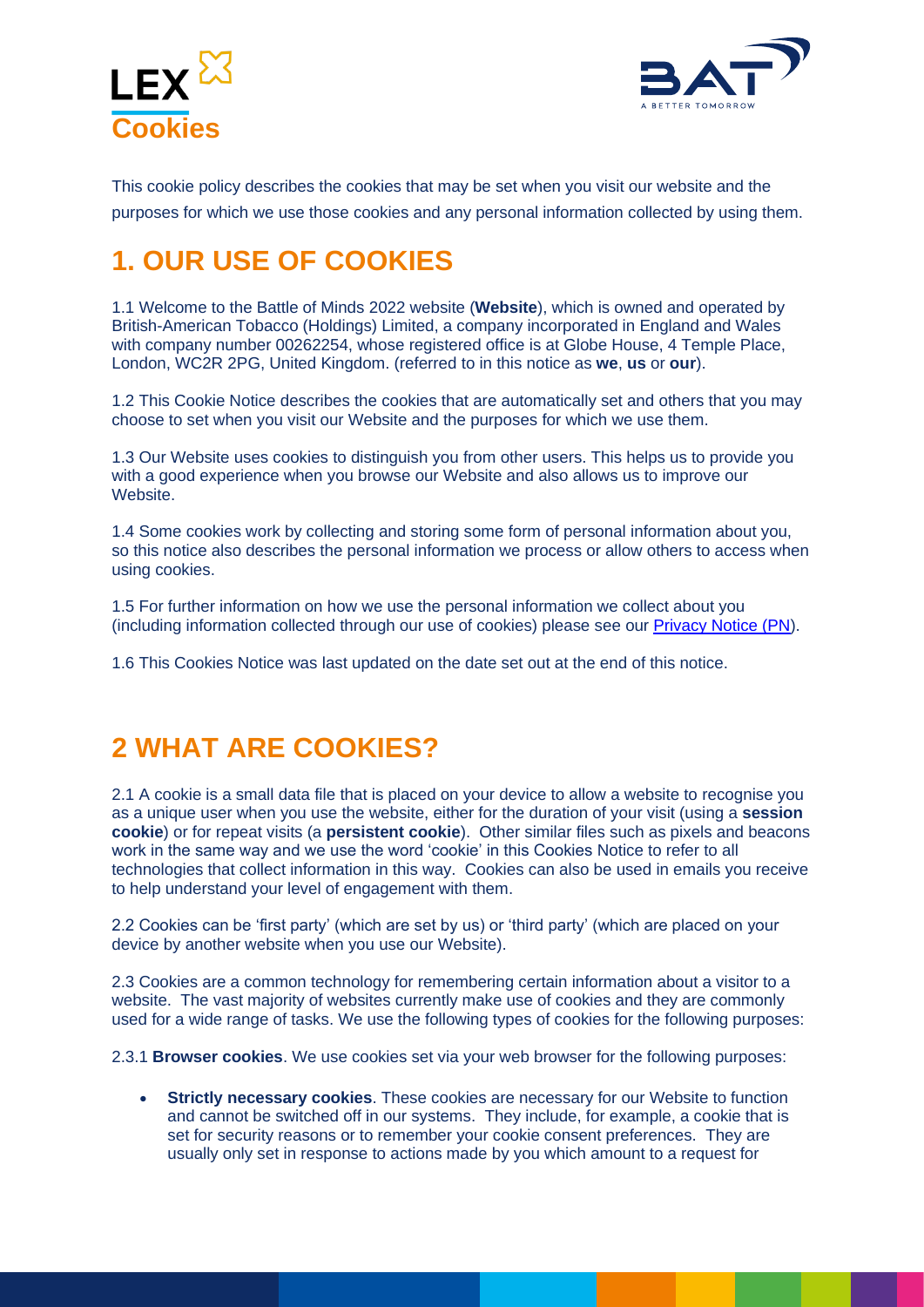



services, such as setting your privacy preferences. You can set your browser to block or alert you about these cookies, but some parts of our Website will then cease to work.

- **Functional cookies**. These cookies enable our Website to provide enhanced functionality and personalised features. They may be set by us or by third party providers whose services we have added to our pages. If you do not allow these cookies then some or all of these services may not function properly
- **Performance / Analytics cookies**. These cookies allow us to count visits and traffic sources so we can measure and improve the performance of our Website. They help us to know which pages are the most and least popular and see how visitors move around our Website. All information these cookies collect is aggregated after it is collected. If you do not allow these cookies we will be unable to measure traffic to our Website and unable to monitor its performance.
- **Targeting / Advertising Cookies** These cookies may be set through our Website by our advertising partners. They may be used by those partners to build a profile of your interests and show you relevant adverts on other websites. They do not directly store personal information about you, but are based on uniquely identifying your browser and internet device. If you do not allow these cookies, you will receive less relevant advertising.

2.2.3 **Device data**. We obtain data relating to your device, as described in our Privacy Notice, for the purposes set out in the *How we use your information and our legal basis* section in that notice.

#### **3 CONSENTING TO THE USE OF COOKIES AND THE PERSONAL INFORMATION THEY COLLECT**

3.1 Certain cookies we use are strictly necessary for our Website to work. For example, when you visit our Website for the first time, we present you with a cookie management notice and tool (Cookie Tool) requesting your consent for non-essential cookies. We have to use a cookie to remember your cookie preferences in order to comply with the law (you can see details of this cookie in the table below).

3.2 When you first visit our Website, we automatically set essential cookies on your device that are strictly necessary for our Website to work. In relation to all other types of cookies we wish to use, you will be invited to consent to our use of them using our Cookie Tool. If you do not provide your consent using the Cookie Tool, we will not set these cookies on your device.

3.3 If you do not provide your consent, our Website will still work but some of the enhanced and personalised features may not.

3.4 If you provide your consent in respect of cookies, you will also be providing your consent for us and the relevant third parties that use those cookies to use your personal information in the ways set out in our Privacy Notice. We will only set or read the relevant cookies for the durations set out in the table below. You can withdraw your consent at any time by using the Cookie Tool to turn off/opt-out of the relevant cookies. The cookie files may remain on your device after you have opted-out of using them. Please see the How to control and delete cookies section of this notice or check your browser's help pages to find out how to delete these files from your device.

3.5 If you withdraw your consent for us to use non-essential cookies, the consent you have given us to use any personal information we collect using those cookies will also be withdrawn. Please see our Privacy Notice for further details.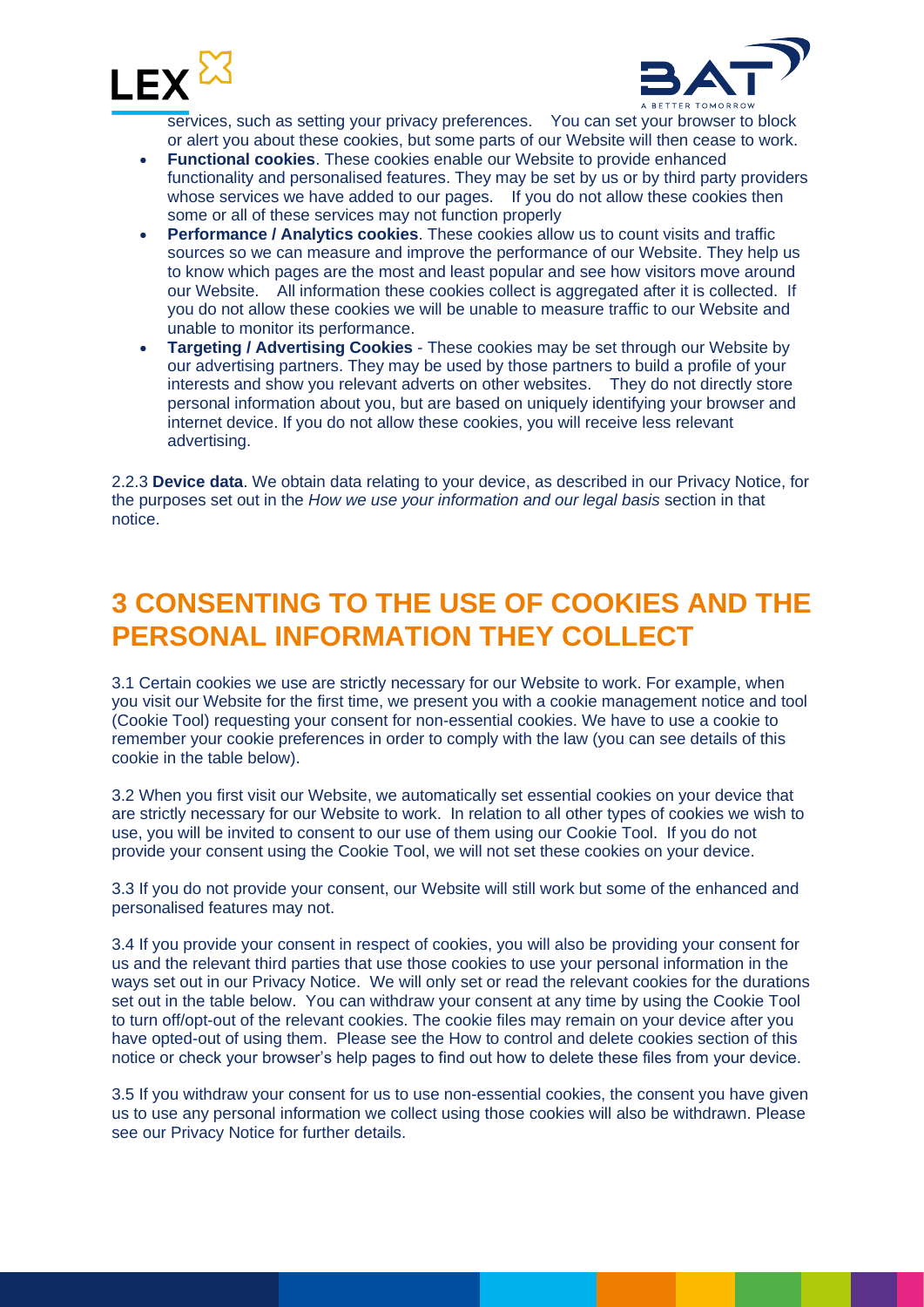



4.1 The table below sets out the first party and third party cookies that are set and read on your device. The legal reason (also known as the 'lawful basis') for using the personal information collected using the cookies is also set out in the table. To find out more about the lawful bases on which we rely to use your personal information, please see our Privacy Notice.

4.2 Some third party cookies are set by third parties that provide a service to us and who act on our behalf and on our instructions. Our Privacy Notice applies to the personal information collected using these cookies.

Other third parties are companies who use the personal information for their own business purposes and are, for the purposes of data protection law, 'controllers' in their own right. Whilst we provide a summary of the third party cookies for these companies in the table below, you should also check the relevant third party's privacy notice using the links in that table for more information about how these cookies and the personal information they collect are used.

| Name                 | Duration | First/Third Party & Purpose                                                                                                                                        | Category                         | Lawful<br>basis for<br>personal<br>informati<br>on<br>collected<br>by<br>cookie |
|----------------------|----------|--------------------------------------------------------------------------------------------------------------------------------------------------------------------|----------------------------------|---------------------------------------------------------------------------------|
| ASP.NET_Sess<br>ion. | Session  | <b>Third Party</b><br>Radancy (Cookie Tool service provider)<br>Used by Microsoft.Net Framework to<br>delivery the site pages to you.                              | <b>Strictly</b><br>necessar<br>y | Legal<br>obligatio<br>n                                                         |
| ConsentCaptur<br>е   | Session  | <b>Third Party</b><br>Radancy (Cookie Tool service provider)                                                                                                       | <b>Strictly</b><br>necessar<br>V | Consent                                                                         |
| SearchVisitorID      | 1 year   | <b>First Party</b><br>Used so that our system recognises you,<br>and can display all of the interactions that<br>you have had with our site.                       | Analytics                        | Consent                                                                         |
| _gid                 | Session  | <b>Third Party</b><br>Google Analytics                                                                                                                             | Analytics                        | Consent                                                                         |
| _gcl_au              | 3 months | Third Party<br>Google AdSense                                                                                                                                      | Analytics                        | Consent                                                                         |
| _ga                  | 1 month  | <b>Third Party</b><br>Google Analytics<br>These cookies are used to collect<br>information about how visitors to our<br>Website use our Website, which can help us | Analytics                        | Consent                                                                         |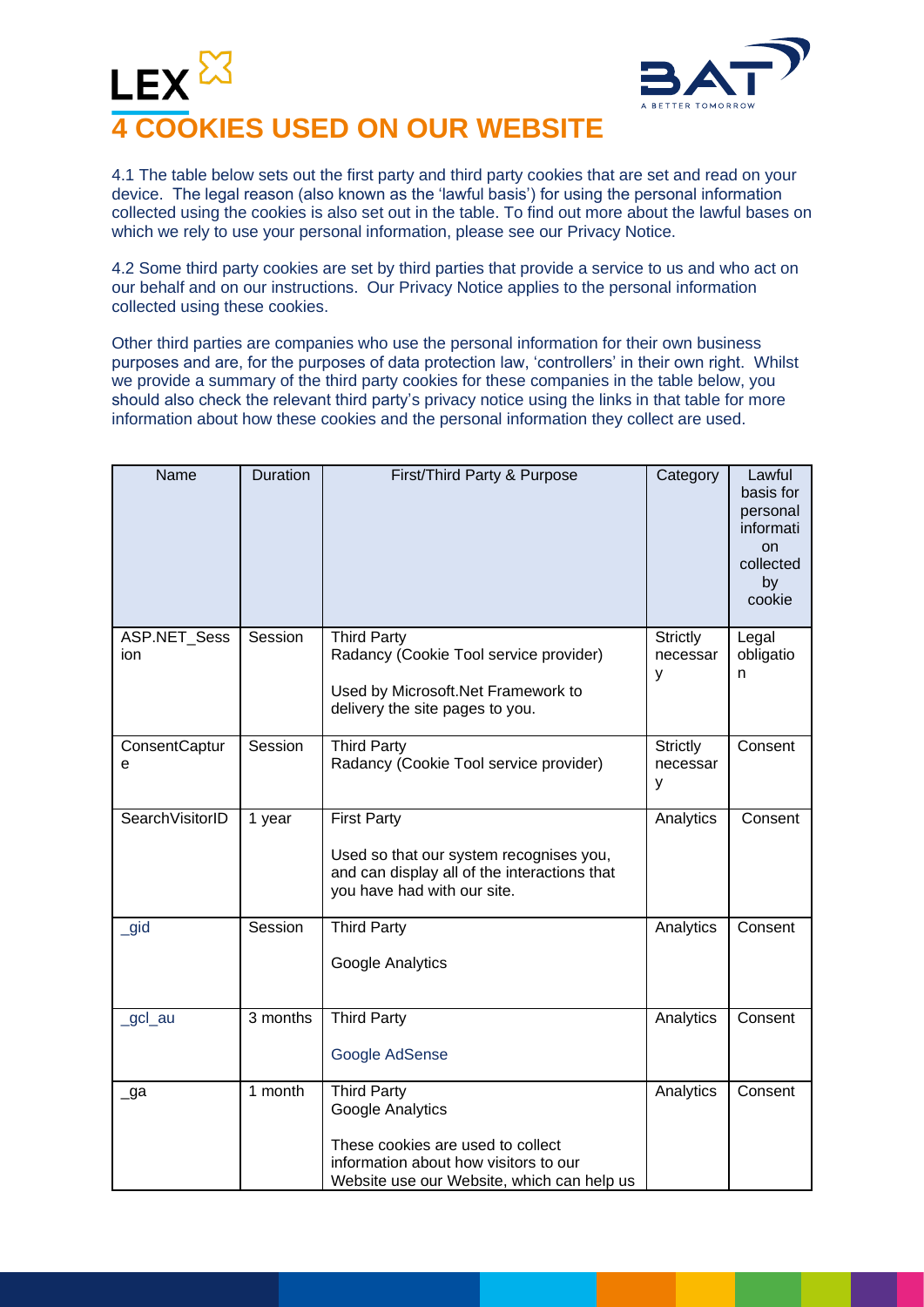



|                                             |                             | to improve it. Types of information include<br>the number of visitors to our Website, where<br>visitors have come from to reach our<br>Website and pages they have viewed on our<br>Website.<br>Please see the Google Analytics section<br>below for more information.                                                                                                                                                                          |                              |         |
|---------------------------------------------|-----------------------------|-------------------------------------------------------------------------------------------------------------------------------------------------------------------------------------------------------------------------------------------------------------------------------------------------------------------------------------------------------------------------------------------------------------------------------------------------|------------------------------|---------|
| _gat                                        | Session                     | <b>Third Party</b>                                                                                                                                                                                                                                                                                                                                                                                                                              | Analytics                    | Consent |
|                                             |                             | Google Analytics                                                                                                                                                                                                                                                                                                                                                                                                                                |                              |         |
|                                             |                             | These cookies do not store any user<br>information, but limit the number of requests<br>that have to be made to doubleclick.net.                                                                                                                                                                                                                                                                                                                |                              |         |
| sp                                          | 2 years                     | <b>First Party</b>                                                                                                                                                                                                                                                                                                                                                                                                                              | Targetin<br>g                | Consent |
|                                             |                             | Used for remarketing, optimisation,<br>attribution and referral for programmatic job<br>advertising.                                                                                                                                                                                                                                                                                                                                            |                              |         |
| See YouTube<br>information<br>page opposite | See<br>YouTube<br>informati | <b>Third Party</b><br>YouTube (Video streaming service) / Google<br>(Advertising service)                                                                                                                                                                                                                                                                                                                                                       | Targetin<br>g /<br>Advertisi | Consent |
|                                             | on page<br>opposite         | When you press play on a YouTube video, a                                                                                                                                                                                                                                                                                                                                                                                                       | ng                           |         |
|                                             |                             | number of non-essential cookies are set and<br>read on your device if you have provided<br>your consent. These cookies are used to<br>remember your preferences and to show<br>targeting or customised advertising to you,<br>including across devices.<br>Please see the<br>cookie information<br>at https://policies.google.com/technologies/t<br>ypes for details of the specific cookie<br>names, types and durations for these<br>cookies. | Function<br>al               |         |
|                                             |                             | Please see the Embedded YouTube<br>Videos section below for more information.                                                                                                                                                                                                                                                                                                                                                                   |                              |         |
| datadome                                    | 1 year                      | <b>Third Party</b><br><b>Award Force</b>                                                                                                                                                                                                                                                                                                                                                                                                        | <b>Strictly</b><br>necessar  | Consent |
|                                             |                             | Application protection from bots, DDOS<br>attacks, scanners.etc.                                                                                                                                                                                                                                                                                                                                                                                | y                            |         |
| laravel session                             | 4 hours                     | <b>Third Party</b><br><b>Award Force</b>                                                                                                                                                                                                                                                                                                                                                                                                        | Function<br>al               | Consent |
|                                             |                             | Main session cookie for the application<br>functionality.                                                                                                                                                                                                                                                                                                                                                                                       |                              |         |
| <b>NGRESSCOO</b><br><b>KIE</b>              | Session                     | <b>Third Party</b><br><b>Award Force</b>                                                                                                                                                                                                                                                                                                                                                                                                        | <b>Function</b><br>al        | Consent |
|                                             |                             | Kubernetes Ingress cookie.                                                                                                                                                                                                                                                                                                                                                                                                                      |                              |         |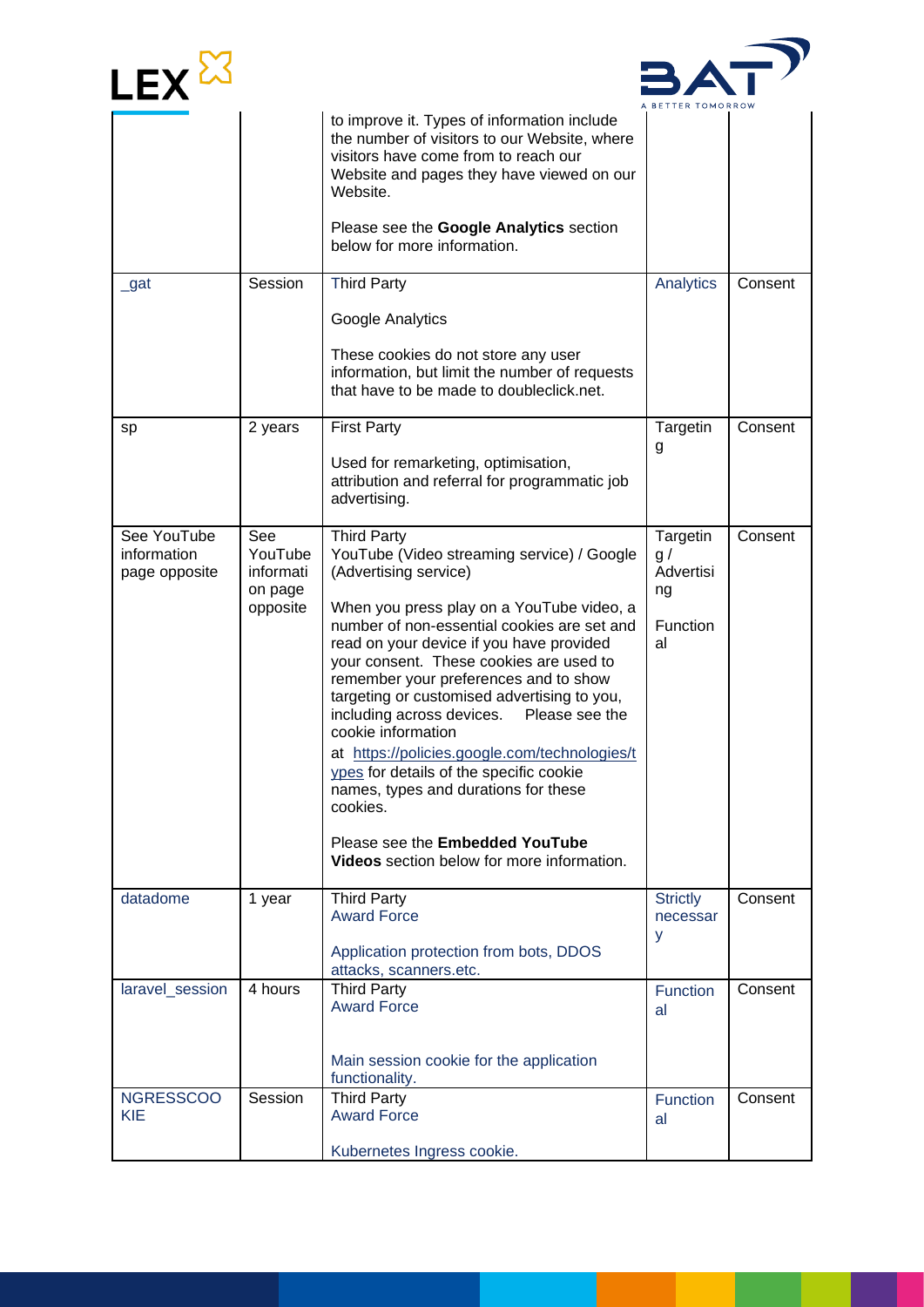



|                   |         |                                       | <b>TOMORROW</b> |         |
|-------------------|---------|---------------------------------------|-----------------|---------|
| af4-country       | 1 year  | <b>Third Party</b>                    | Function        | Consent |
|                   |         | <b>Award Force</b>                    | a               |         |
|                   |         | Country selection, client-side cache. |                 |         |
| <b>JSESSIONID</b> | 4 hours | <b>Third Party</b>                    | Analytics       | Consent |
|                   |         | <b>NewRelic</b>                       |                 |         |
|                   |         |                                       |                 |         |
|                   |         | Performance monitoring                |                 |         |
| <b>XSRF-TOKEN</b> | 4 hours | <b>Third Party</b>                    | <b>Strictly</b> | Consent |
|                   |         | <b>Award Force</b>                    | necessar        |         |
|                   |         |                                       | У               |         |
|                   |         |                                       |                 |         |
|                   |         | Cross-site request forgery protection |                 |         |

# **5 GOOGLE ANALYTICS**

5.1 Our Website uses Google Analytics, a web analytics service provided by Google. Google Analytics uses cookies to analyse the use of our Website by you and other visitors. The information generated by the cookie about the use of our Website is usually transferred to a server of Google in the United States where it is stored. Please see our [Privacy Notice \(PN\)](https://competition.bat-battleofminds.com/privacy) for further information regarding personal information transferred overseas.

5.2 We have activated internet protocol (**IP**) address anonymisation for Google Analytics so that your IP address is shortened in advance of transfer to Google if you are located in the United Kingdom or European Economic Area. Only in exceptional cases will the full IP address be transferred to a Google server in the United States and shortened there. Google will use this information on our behalf to evaluate the use of our Website by you and other users, to compile reports on the activities on our Website and for further purposes related to the use of our Website to provide services to us.

5.3 The IP address submitted by your browser to Google Analytics will not be merged with other Google data. Please see our [Privacy Notice \(PN\)](https://competition.bat-battleofminds.com/privacy) for details of the personal information that we collect from you using the Google Analytics service.

5.4. To find more information about how your personal data is processed by the use of Google Analytics, please refer to the privacy notice of Google: https://policies.google.com/privacy?hl=en

### **6 EMBEDDED CONTENT**

6.1 We may embed videos that are hosted on YouTube's servers using its 'privacy enhanced mode'. By using this mode, YouTube will not set cookies on your device until you press play on the YouTube video player.

6.2 Please see <https://support.google.com/youtube/answer/171780> for more information regarding YouTube's privacy enhanced mode.

### **7 HOW TO CONTROL AND DELETE COOKIES**

7.1 You can change your cookie preferences at any time by deleting cookies using your browser and refreshing any page on our Website or by using our [Cookie Tool.](https://competition.bat-battleofminds.com/cookie-management)